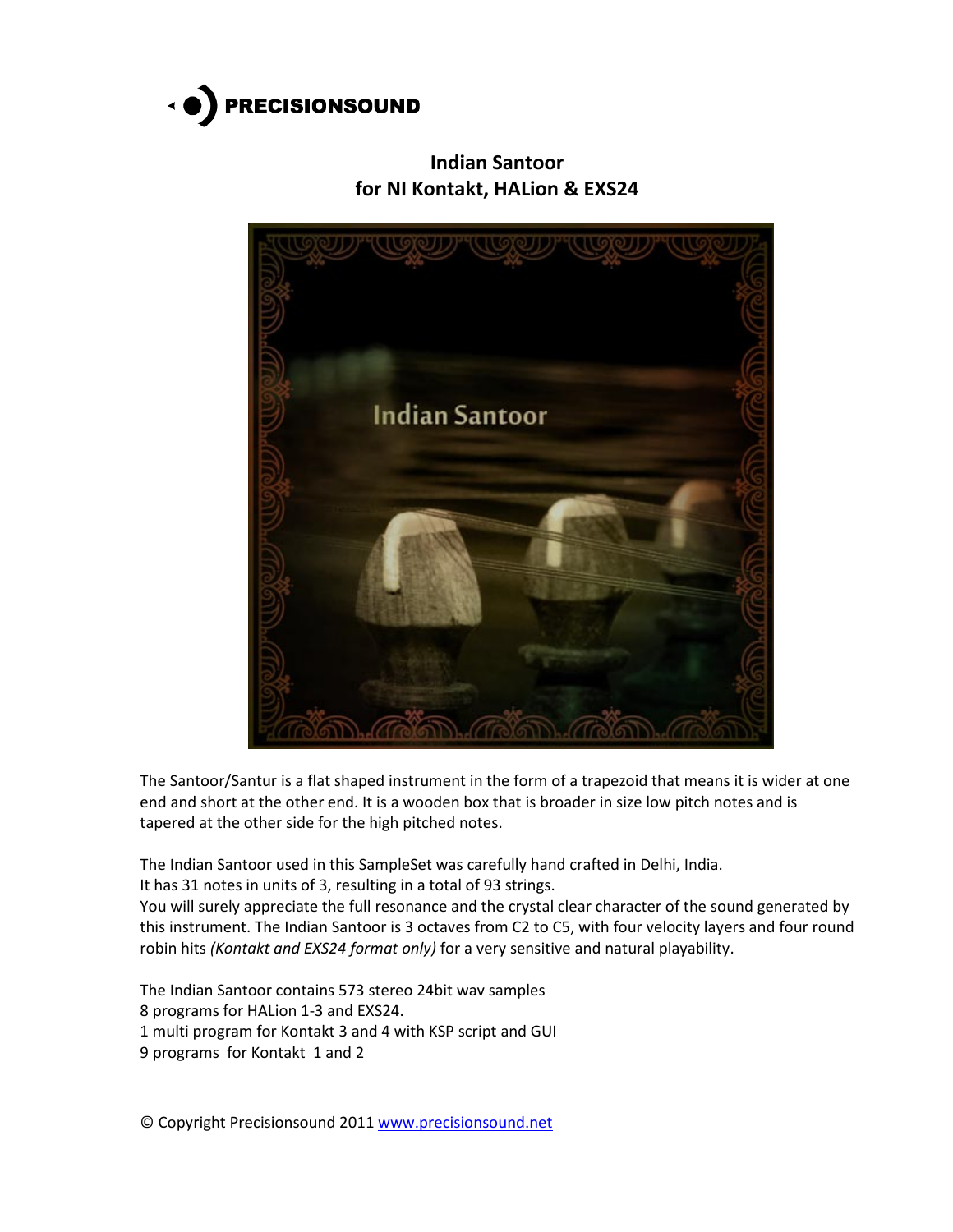## **Indian Santoor for NI Kontakt 3 & 4**

*This file in NI Kontakt 3 and 4 format requires the full version of NI Kontakt 3 or 4 and does not work fully with the free Kontakt player!*



#### **Envelope + Tone page.**

**Articulation:** Pulldown menu with the available articulations, the name of the selected articulation and note for keyswitch are visible.

 $C1 =$  String,  $C#1 = FX1$ ,  $D1 = FX2$ ,  $D#1 = FX3$ .

**Envelope:** Attack & Decay control knobs.

**EQ:** Tone & Amount control knobs.

|                                                                                                                 | Indian Santoor                      |               |                                                   |                   | Tune<br>s                                 | $\times$<br>-              |
|-----------------------------------------------------------------------------------------------------------------|-------------------------------------|---------------|---------------------------------------------------|-------------------|-------------------------------------------|----------------------------|
| 音                                                                                                               | € Output: st. 1<br>@ Midi Ch: [A] 1 | ☞<br>☞        | Max: 256<br>D.<br>h Voices:<br>B Memory: 67.03 MB | ⊡<br>Purge        | 0.00<br>M<br>dh                           | <b>AUX</b><br>PV           |
|                                                                                                                 |                                     | <b>Reverb</b> | Level<br>Type:<br>$-3.5$ as<br>Church 1           | Delay<br>Delay on | Rate<br>Leuel<br>$-2.0$ as<br>1/4<br>Tone | Feedb.<br>40.0 %<br>Spread |
| 100.0 %<br>96.0<br>嚸.<br><b>PRECISIONSOUND</b><br>Reverb + Delay<br>Tremolo + Arp<br><b>Articulation + Tone</b> |                                     |               |                                                   |                   |                                           |                            |

#### **Reverb + Delay page.**

**Reverb:** IR Reverb FX with 6 presets "Church 1", "Church 2", "Hall 1", "Hall 2", "Room 1" , "Room 2" and amount control knob.

**Delay:** Tempo synced delay effect with **Level** control knob and **on/off** button. Other knobs control the **Rate** of delay, **Feedback** of the delay signal, **Tone** (filter frequency character of the delay), and **Spread** (stereo width of delay signal, where 0%=mono)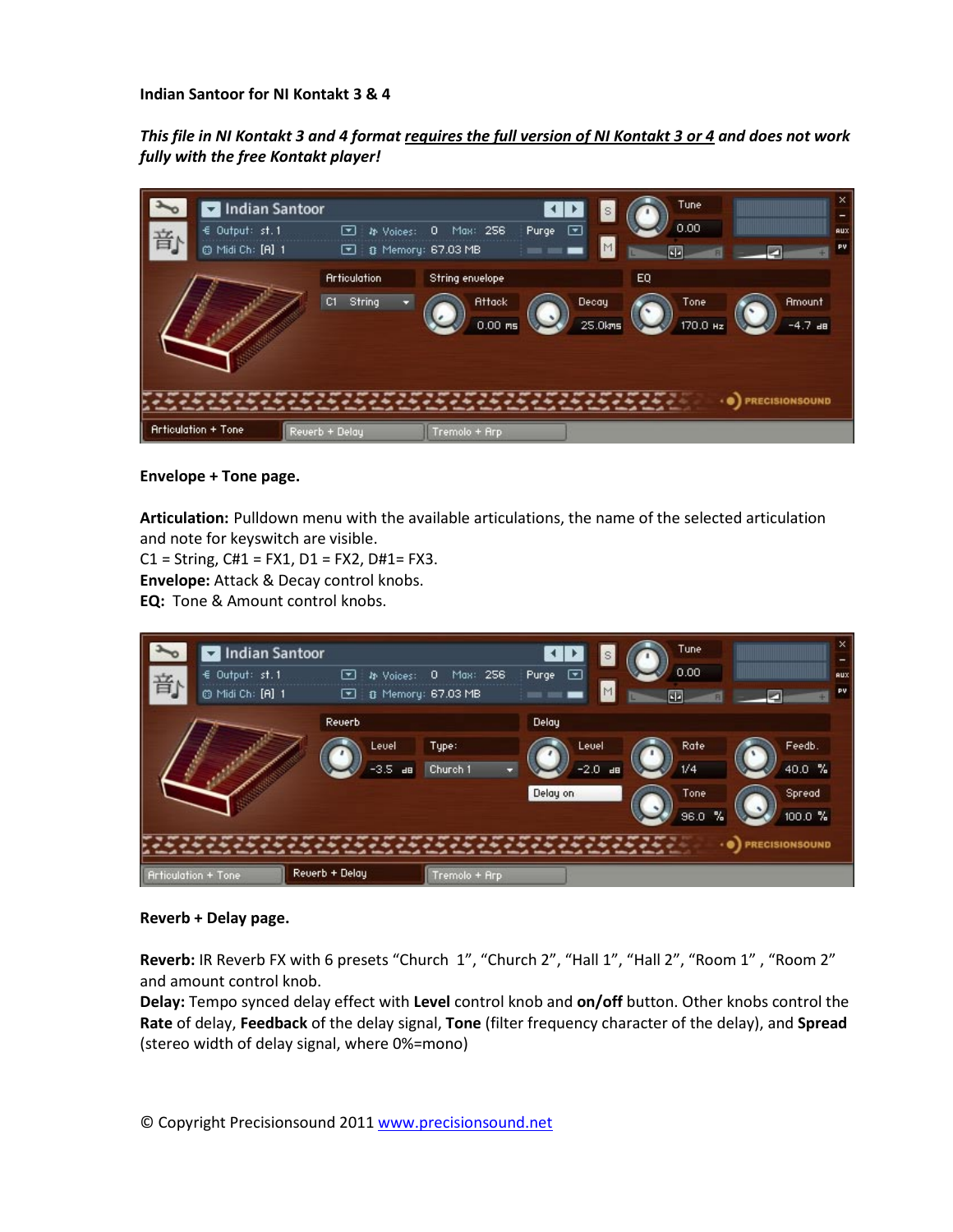

# **Tremolo + Arp page.**

## **Tremolo + arp control:**

**Rate** knob with different host tempo synced speeds from 1/4 to 1/64 and a Free mode that activates the **Speed** knob (on the right), so you can dial in a free tempo not dependent on the host. The **Tremolo + arp** menu lets you activate either tremolo, or an arpeggio pattern. It can also be controlled by keyswitch, where **E1 =Off, F1=Tremolo, F#1= Up, G1= Down, G#1=Up and Down, A1=Down and Up**. Note that arpeggio sounds the same as tremolo when only one note is held;to take effect, the arpeggio requires at least two held notes.

Tremolo + arp On/Off is also controllable by **Sustain Pedal** (CC64), which when pressed will activate the most recently used tremolo/arp mode.

**Accelerate/Decelerate** mode button, also controllable by keyswitch A#1 (accelerate) and B1 (decelerate). The Accelerate/Decelerate effect determines the effect of the modwheel (CC1) on the tremolo and arpeggio. Therefore, it only works if the Tremolo + arp is on.

When Tremolo + arp is off, raising the modwheel will introduce a **vibrato** effect.

# **Tremolo + arp humanize:**

**Timing**, **Velocity** & **Tuning** control knobs for a dead tight (0%) to more human randomization (100%) of these characteristics of the Tremolo and Arpeggio. If Tremolo + arp is off, these knobs have no effect.

Recording by Tito Rinesi Editing & programming by Lars Westin, KSP Scripting by Iain Morland [http://sound.iainmorland.net](http://sound.iainmorland.net/) GUI Graphics by Lars Westin